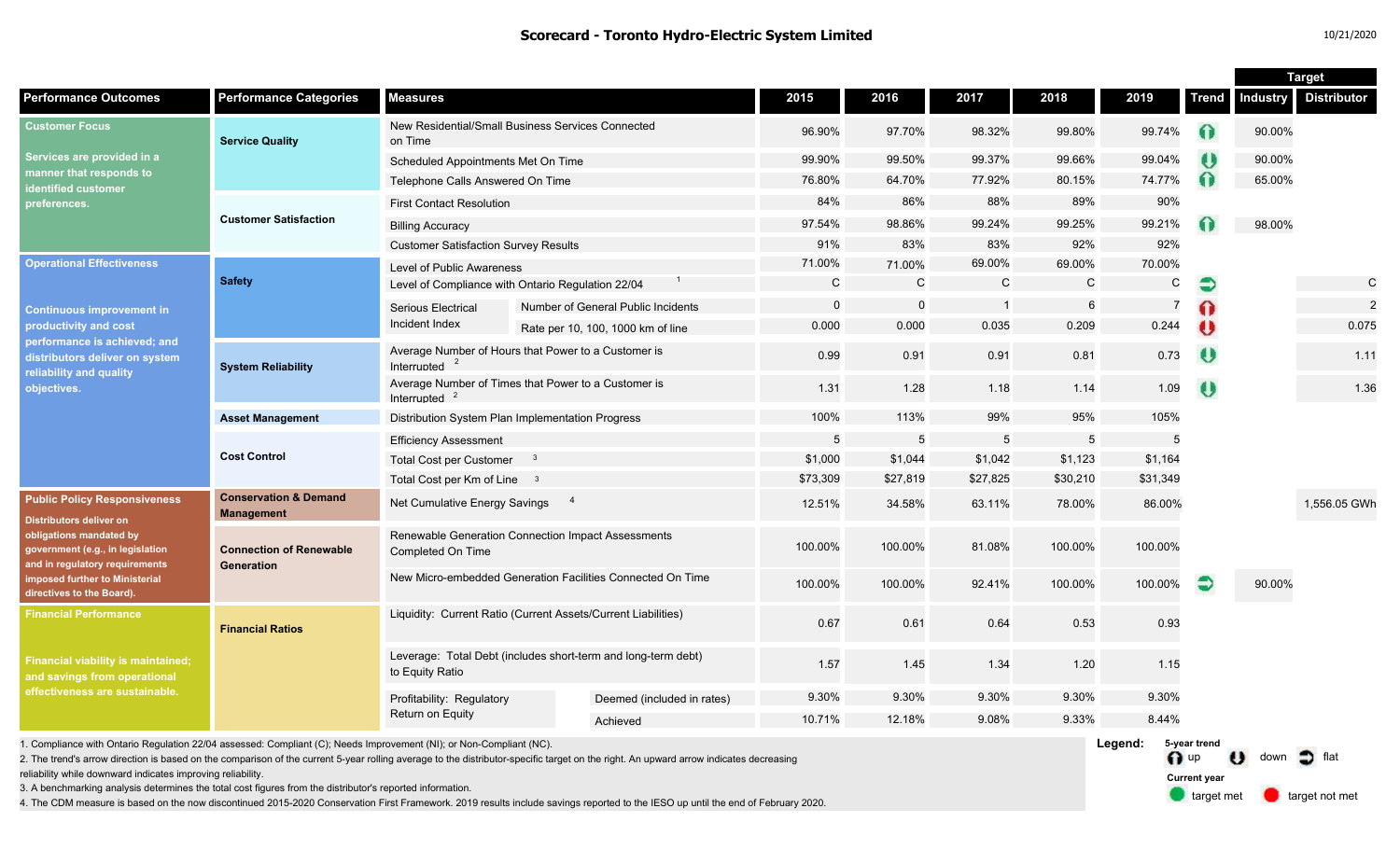# **2019 Scorecard Management Discussion and Analysis**

The link below provides an Ontario Energy Board ("OEB") document titled "Scorecard - Performance Measure Descriptions" that contains the technical definitions, plain language descriptions and an explanation of the measures included in the Distributor Scorecards ("Scorecard") and examined through the related management discussion and analysis ("Scorecard MD&A") which may inform the reader about how the measures and results for the year ended December 31, 2019 may be compared:

[http://www.ontarioenergyboard.ca/OEB/\\_Documents/scorecard/Scorecard\\_Performance\\_Measure\\_Descriptions.pdf](http://www.ontarioenergyboard.ca/OEB/_Documents/scorecard/Scorecard_Performance_Measure_Descriptions.pdf)

# **Scorecard MD&A – Overview**

Toronto Hydro-Electric System Limited's ("Toronto Hydro" or "utility") Scorecard reflects its emphasis on the four corporate pillars: provide value for money; reliable and sustainable system operations; a fully engaged, safe and healthy workforce; and financial strength. As a mature utility serving a dense urban environment, Toronto Hydro continues to address the many challenges in rebuilding its deteriorating system to meet the needs of its customers during rapid growth.

For the 2019 reporting year, Toronto Hydro's Electricity Distributor Scorecard shows that Toronto Hydro continued to demonstrate strong performance in the areas of customer service quality, connections of renewable generation, financial management, capital plan implementation, and conservation efforts. The utility's performance improved in a number of areas, such as first contact resolution, level of public awareness and system reliability, and remained consistent in respect of timely connections for new services, billing accuracy, and financial performance. These results were achieved in the context of a number of challenging business conditions, the scope and nature of which are largely unique in the Ontario context.

Additionally, in the course of the utility's 2015‐2019 Custom Incentive Rate-setting application (EB‐2014‐0116) ("CIR Application"), the utility proposed to annually report certain performance measures specified in its Distribution System Plan ("DSP"). The CIR scorecard and related management's discussion are included in Appendix A.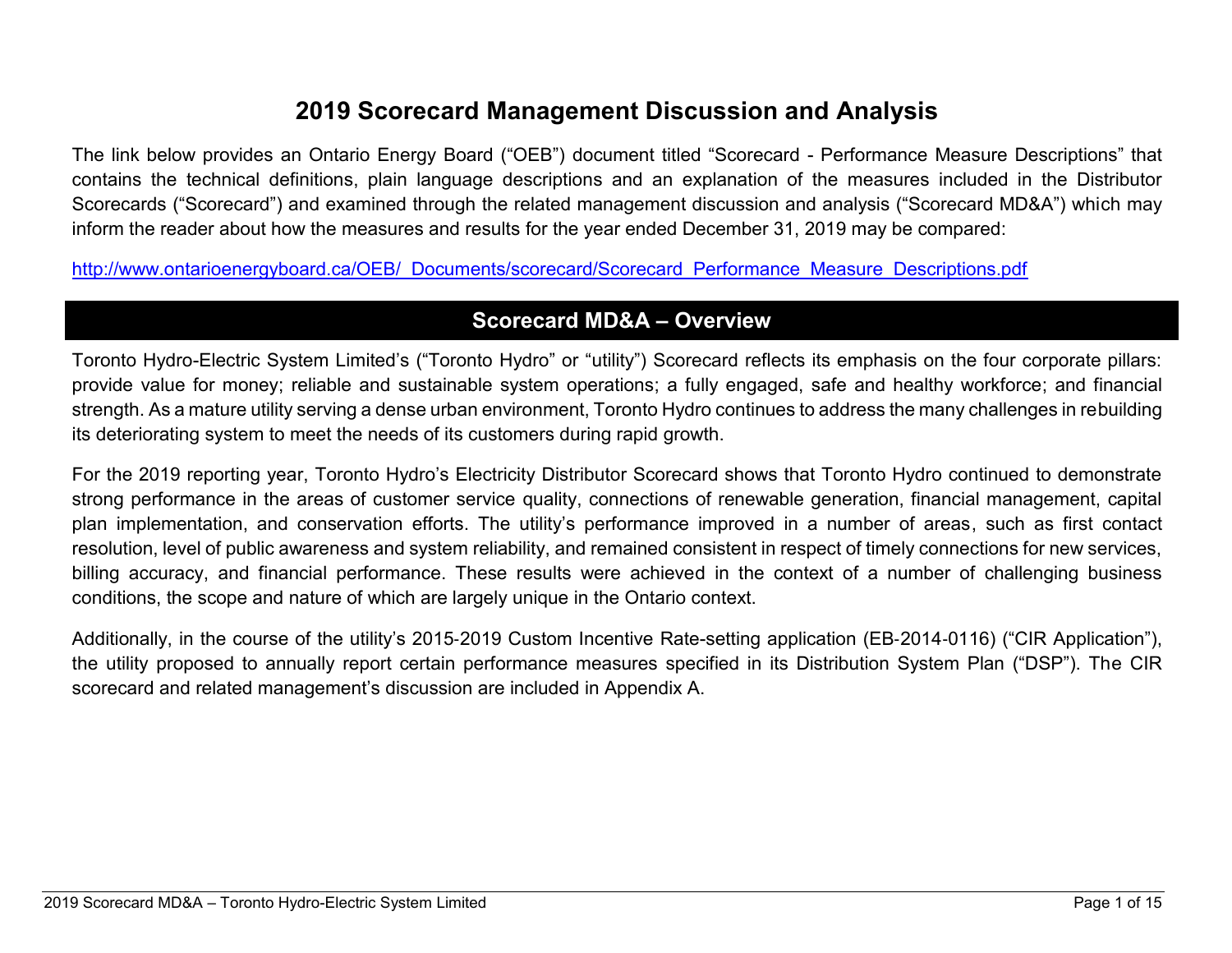Important Note: The information disclosed in Toronto Hydro's Scorecard and discussed in the Scorecard MD&A is prescribed by and determined in accordance with the OEB's: *Report of the Board - Performance Measurement for Electricity Distributors: A Scorecard Approach* ("Scorecard Report"), *Electricity Reporting & Record Keeping Requirements* ("RRR"), *Accounting Procedures Handbook for Electricity Distributors* ("APH"), *Electricity Distribution Rate Handbook* ("EDR") and other related guidance documents (collectively, "OEB Documents"). In particular, the Scorecard's performance measures and the underlying financial figures are determined exclusively by reference to the calculation methods set out in the OEB Documents. Notably, unlike the financial statements that Toronto Hydro Corporation ("Corporation") is required to prepare and disclose, the Scorecard's performance measures are not prepared in accordance with International Financial Reporting Standards ("IFRS"). As a result, the performance measures presented in the Scorecard and Scorecard MD&A may differ from similarly‐termed information disclosed in the Corporation's securities documents filed with the Ontario Securities Commission and available to the public. For an analysis of Toronto Hydro's financial performance as determined in accordance with IFRS, refer to the Corporation's audited consolidated financial statements for the year ended December 31, 2019 which may be read in conjunction with the *Management's Discussion and Analysis of Financial Condition and Results of Operations for the year ended December 31, 2019* ("Corporate MD&A") and the *Annual Information Form*, all of which are available on Toronto Hydro's website at [www.torontohydro.com](http://www.torontohydro.com/sites/corporate/InvestorRelations/FinancialReports/Pages/FinancialReports.aspx) and System for Electronic Document Analysis and Retrieval ("SEDAR") website at [www.sedar.com.](https://www.sedar.com/DisplayCompanyDocuments.do?lang=EN&issuerNo=00019159)

# **Note to Readers**

The information provided by the utility regarding future performance (or what can be construed as forward-looking information) may be subject to a number of risks, uncertainties and other factors that may cause actual events, conditions or results to differ materially from historical results or those contemplated by the utility regarding its future performance. Some of the factors that could cause such differences include legislative or regulatory developments, financial market conditions, general economic conditions and the weather. For these reasons, the information on future performance is intended to be management's best judgment on the reporting date of the Scorecard, and could be markedly different in the future. Toronto Hydro undertakes no obligation to update or revise any forwardlooking information, whether as a result of new information, future events or otherwise after the date hereof, except as required by law or by the OEB for the purposes of the Scorecard MD&A.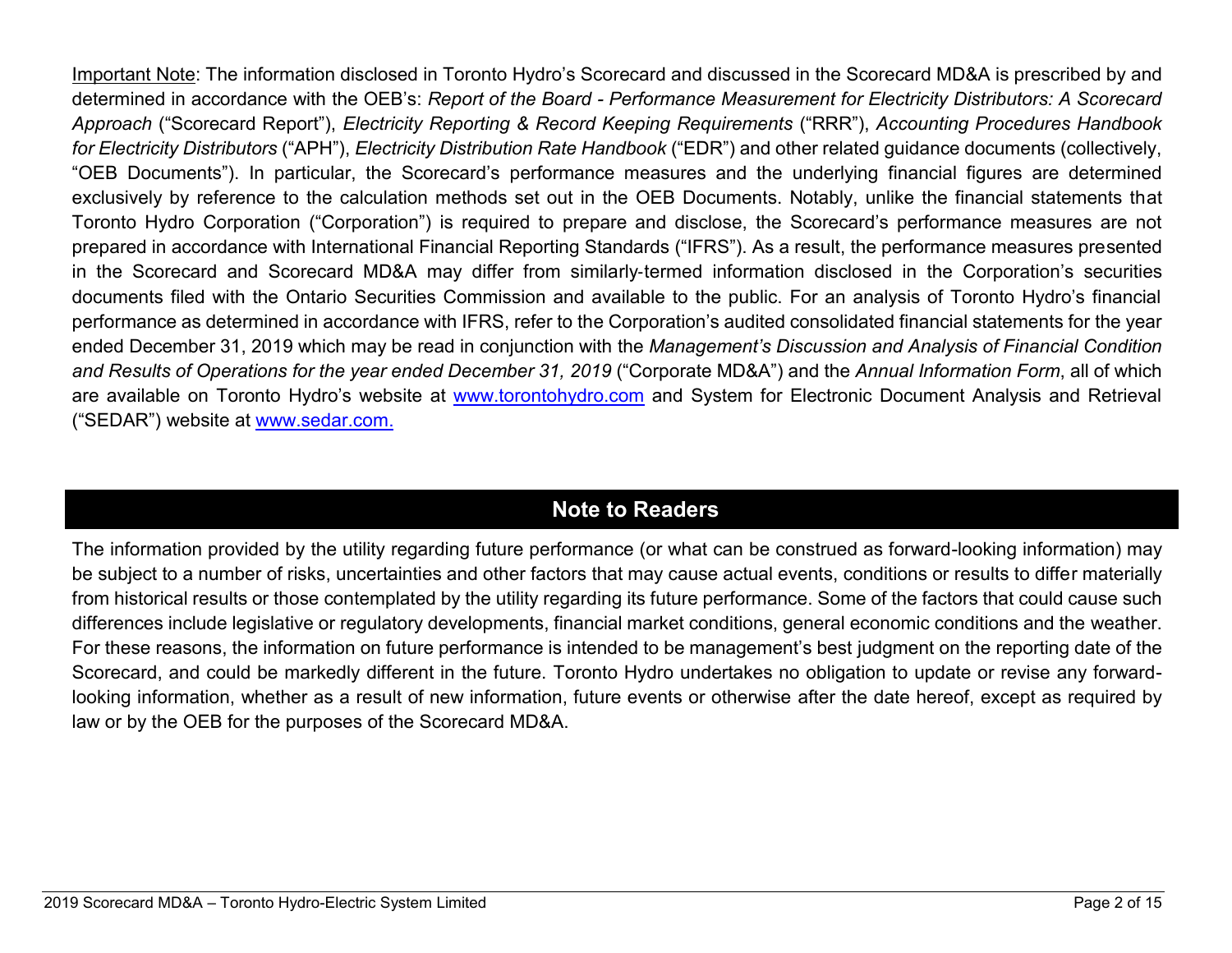### **Service Quality**

#### • **New Residential/Small Business Services Connected on Time**

In 2019, Toronto Hydro connected over 99% of the 5,826 new residential and small business services requested within the prescribed five business day standard once all conditions were met (or as otherwise agreed to by the customer and Toronto Hydro). This result is consistent with past performance and surpassed the industry target of 90% for the eleventh consecutive year. Serving one of the fastest growing cities in North America, Toronto Hydro receives significant volumes of requests to connect new residential developments and businesses each year, and strives to connect all customers within the five business day standard.

#### • **Scheduled Appointments Met on Time**

In 2019, Toronto Hydro scheduled approximately 18,170 appointments with its customers and successfully met 99.04% of these appointments as scheduled. This result is consistent with past performance and surpasses the industry target of 90% for the eleventh consecutive year. Providing excellence in customer service is at the core of Toronto Hydro's corporate philosophy, and the utility is consistently looking for new ways to foster meaningful two-way communication, expand the range of service offerings, improve service convenience, and integrate new technological advancements to drive service level improvements.

### • **Telephone Calls Answered on Time**

In 2019, Toronto Hydro received more than 443,800 calls (over 1,800 calls per business day) from its customers. Toronto Hydro's Call Centre agents answered 75% of these calls within 30 seconds after customers selected or were directed to speak to the utility's representatives, surpassing the industry target of 65%.

When contacting the utility, customers continued to demonstrate a trend towards increasing the use of email versus the telephone in 2019. Toronto Hydro has deployed a strategy of offering self-serve options to customers and focusing on continuous improvement efforts to help manage call and email volumes and ensure customers are well served.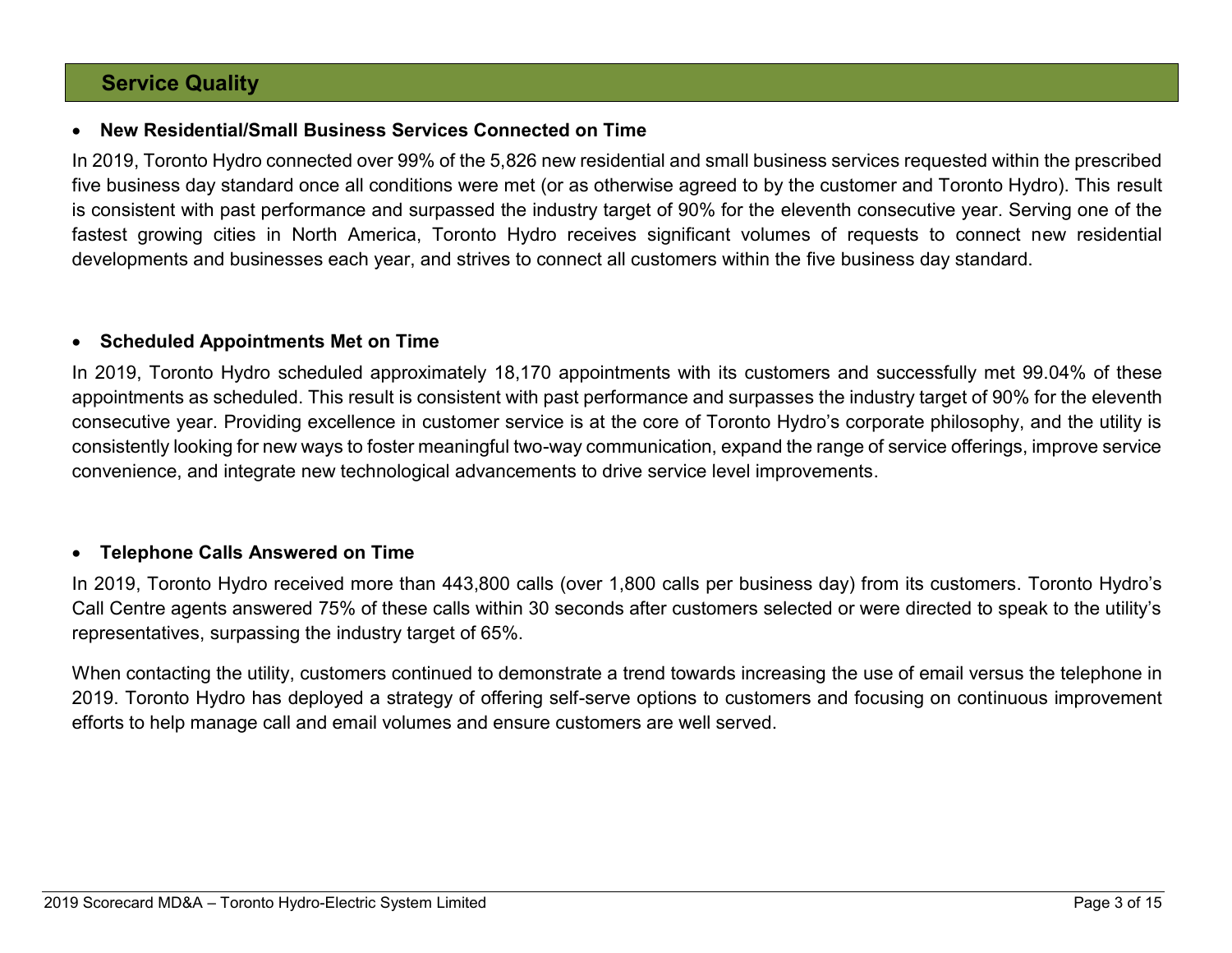# **Customer Satisfaction**

#### • **First Contact Resolution**

First Contact Resolution ("FCR") measures a utility's success in addressing customer inquiries the first time they contact the utility. This result represents the proportion of telephone enquiries regarding a residential or commercial account which were resolved in the first call. If a customer did not call back regarding the same account enquiry within 21 days of the initial call, the matter was deemed to be resolved within the first call. A broad range of topics are eligible for measurement including billing, moves, payments, online tools, and conservation programs.

In 2019, 90% of customer inquiries were resolved in the first instance of contacting the utility, which continues the steady improvement seen since 2013. This result is attributed to ongoing continuous improvement efforts to identify and mitigate process issues, improve staff training and optimize technology, all aimed at creating positive customer experiences.

#### • **Billing Accuracy**

Billing inaccuracies may be caused by a variety of reasons, including incomplete or inaccurate meter data and account information. In 2019, Toronto Hydro issued approximately 9.4 million bills, of which over 99% were accurate. The 2019 result surpassed the industry target of 98% and sustains the utility's steady improvement in billing performance since 2014. Success in this area was primarily achieved through continuous improvement efforts to monitor, maintain or further prevent billing errors through process enhancements, training, and meter technology investments that reduce the need for estimated bills.

#### • **Customer Satisfaction Survey Results**

Distributors are required to report customer satisfaction results at least once every two years. Toronto Hydro adopted a survey methodology by the Innovative Research Group to meet evolving OEB performance requirements.

Toronto Hydro's overall customer satisfaction score as of the end of 2019 is 92%, which represents an increase of 9 percentage points from Toronto Hydro's 2016/2017 customer satisfaction score. Toronto Hydro saw the largest increase in customer satisfaction measures among billing and payment options, customer communications and price. The increased satisfaction in these areas are attributable to the utility's ongoing continuous improvement efforts such as increased communications around emergencies.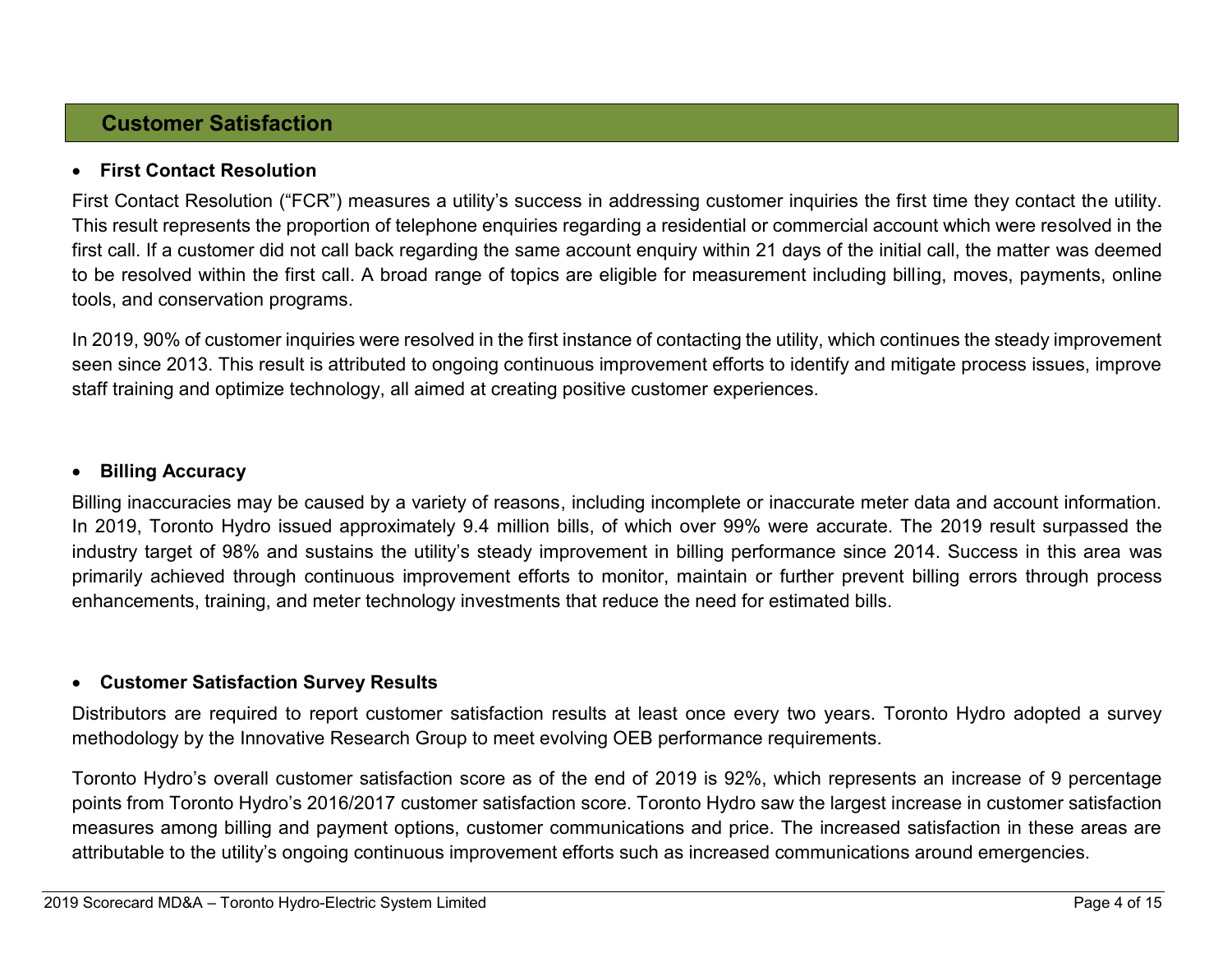### **Safety**

#### • **Public Safety**

Toronto Hydro takes public safety very seriously and regularly carries out activities to maintain and promote public safety in the vicinity of its distribution equipment. These activities include proactive contact voltage scans on street-level assets, taking prompt corrective action where potential safety issues are identified by staff and/or customers, and fostering a robust corporate safety culture.

### o **Component A – Public Awareness of Electrical Safety**

Distributors are required to report the results of a standard safety awareness survey of the general public residing within their service territory at least once every two years. The survey, as designed by the Electrical Safety Authority ("ESA"), tests the respondents' electrical safety awareness across several topics, including power line clearance distances, emergency procedures related to vehicular collisions with utility equipment and safety precautions related to excavation work.

For 2019, the overall Public Safety Awareness Index across various categories for Toronto Hydro was 70%. The results remain stable from the previous survey being within the ±4% margin of error.

### o **Component B – Compliance with Ontario Regulation 22/04**

In 2019 and for the seventh consecutive year, the ESA deemed Toronto Hydro to be compliant with the requirements of the Ontario Regulation 22/04, which establishes the requirements for electrical distribution safety related to the design, construction, and maintenance of electrical distribution assets owned by the utility. These results, which successfully met the utility's established target, were achieved through the successful completion of and/or responses to due diligence inspections, public safety concerns, compliance investigations, and annual compliance audits.

### o **Component C – Serious Electrical Incident Index**

Serious electrical incidents are defined in Ontario Regulation 22/04. The OEB measures the number of general public incidents and the ratio of total eligible incidents per kilometer of line comprising a distributor's distribution system. In the case of Toronto Hydro, the utility's 2019 ratio was 0.244 incidents per 1,000 km of line, which amounts to a total of seven incidents in the course of the year. Three of these incidents involved overhead lines down, of which two were caused by vehicle collisions and one by a broken tree limb. The other four incidents were as a result of equipment failures. Toronto Hydro continues to invest in capital and maintenance programs that prevent incidents related to equipment failures, such as Overhead and Underground Circuit Renewal Programs, Insulator Washing Program, Overhead Infrared Scan Program/Overhead Line Patrol and Cable Chamber Inspection and Infrared Scan.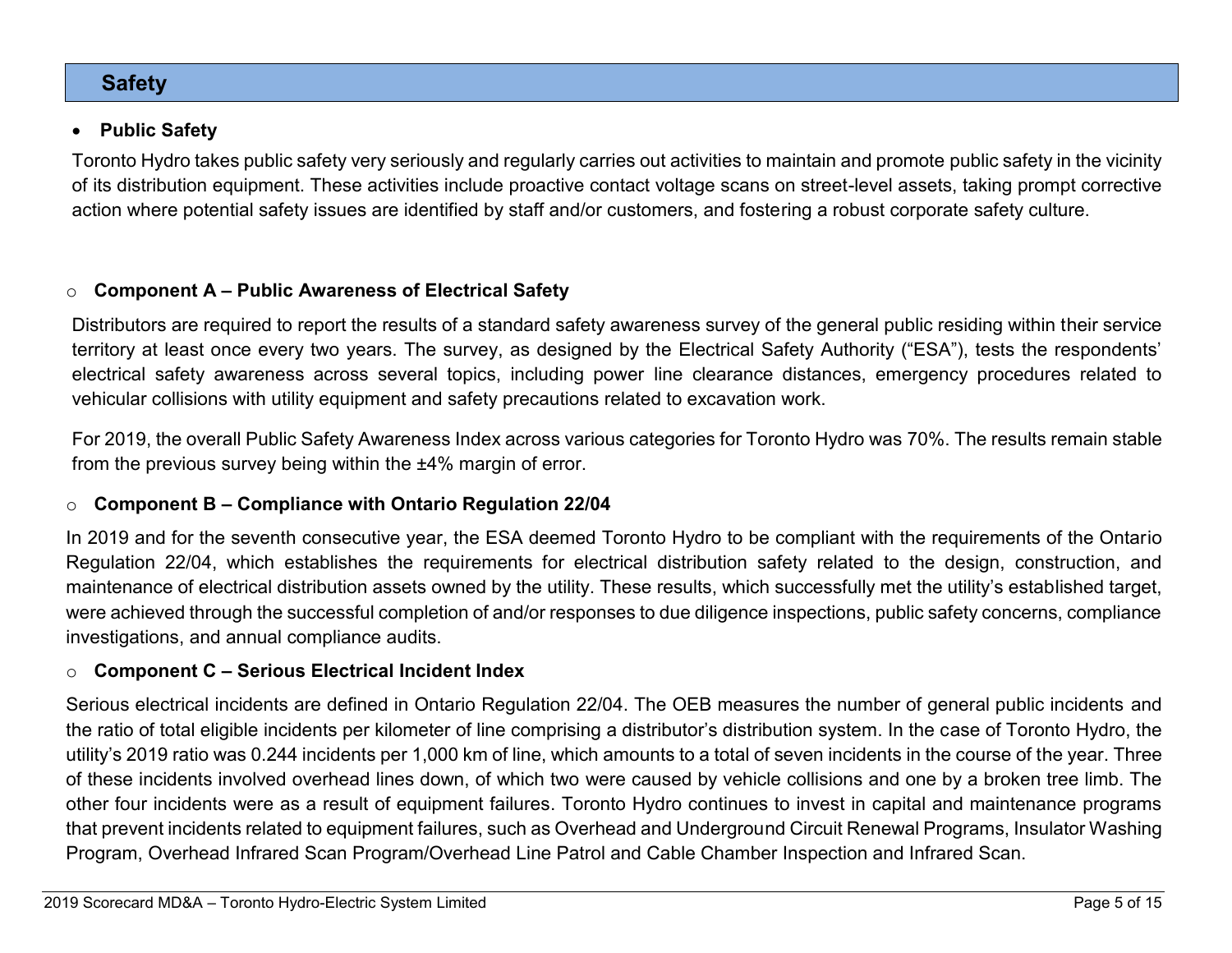# **System Reliability**

#### • **Average Number of Hours that Power to a Customer is Interrupted**

In 2019, the average customer experienced 0.73 hours without power. This was an improvement on the 2018 result and surpassed the OEB's distributor-specific performance standard of 1.11 hours. Toronto Hydro attributes this improvement to a decrease in the duration of outages caused by defective equipment and adverse weather.

#### • **Average Number of Times that Power to a Customer is Interrupted**

In 2019, the average annual number of electricity supply interruptions that a customer experienced was 1.09. This was an improvement on the 2018 result and surpassed the OEB's distributor-specific performance standard of 1.36 outages. Toronto Hydro attributes this improvement to a reduction in outages across most types of outages, with the largest improvement resulting from a reduction in outages caused by defective equipment. Toronto Hydro is continuing to renew and modernize its aging grid to ensure that recent reliability improvements can be maintained over the longer-term and other risks posed by aging and deteriorating assets are appropriately managed.

# **Asset Management**

### • **Distribution System Plan (DSP) Implementation Progress**

This measure reflects the effectiveness of the utility in implementing its DSP by tracking the ratio of actual capital to approved capital for each reporting year. For 2019, the DSP implementation progress was 105%. The increase of 10% was due to higher investments than the annual capital expenditures planned for the 2019 year. Overall, the five-year DSP implementation from 2015-2019 on an aggregate basis is at 100%.

Toronto Hydro has hundreds of individual capital projects each year, and the selection and timing of those projects varies with dynamic customer and system needs, as well as weather, field conditions, permitting, site access, third party co-ordination, and other factors. A regular part of Toronto Hydro's operation is rebalancing the mix and timing of capital projects to adjust for these factors.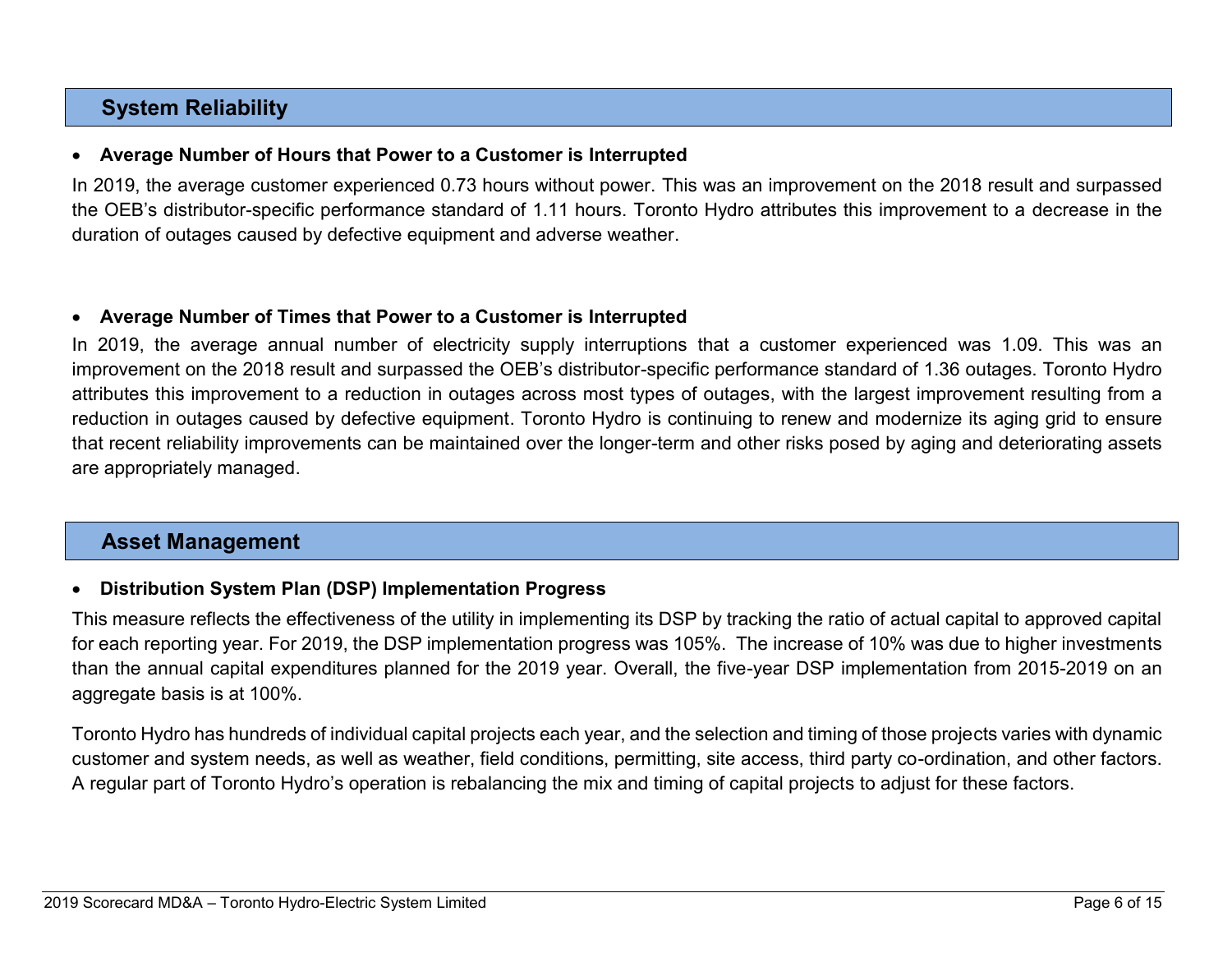### **Cost Control**

#### • **Efficiency Assessment**

The OEB assesses distributor efficiency using an econometric benchmarking model that compares each utility's actual total costs to total costs predicted by the model, which only includes Ontario-based utilities to determine the benchmark. While Toronto Hydro recognizes the importance of a sophisticated quantitative assessment of distributor efficiency, in the utility's view the methodology underlying the reported results does not optimally assess the efficiency performance of a utility of Toronto Hydro's size, operating conditions, and asset base. In 2019, the utility maintained its efficiency ranking according to the reported methodology.

#### • **Total Cost per Customer**

This measure is defined as the sum of the utility's operations, maintenance and administration ("OM&A") and capital costs (including certain adjustments applied by the econometric benchmarking model) divided by the number of customers served by the utility. Toronto Hydro notes that the results of this measure do not account for an estimated 499,000 dwelling units occupying buildings that are metered by single "bulk" meters. Adding these residents to the calculation would significantly reduce Toronto Hydro's unitized total cost result.

In 2019, Toronto Hydro's total cost per customer increased by \$41 over the previous year. This increase is primarily due to increases in total cost due to undertaking capital work to replace deteriorating and aging assets and meet the growing demand on the distribution system.

### • **Total Cost per Km of Line**

This measure is defined as the sum of the utility's OM&A and capital costs (including certain adjustments applied by the econometric benchmarking model) divided by the number of kilometers of distribution line operated by the utility to serve its customers. In 2019, Toronto Hydro's total cost per kilometer of line increased by \$1,139.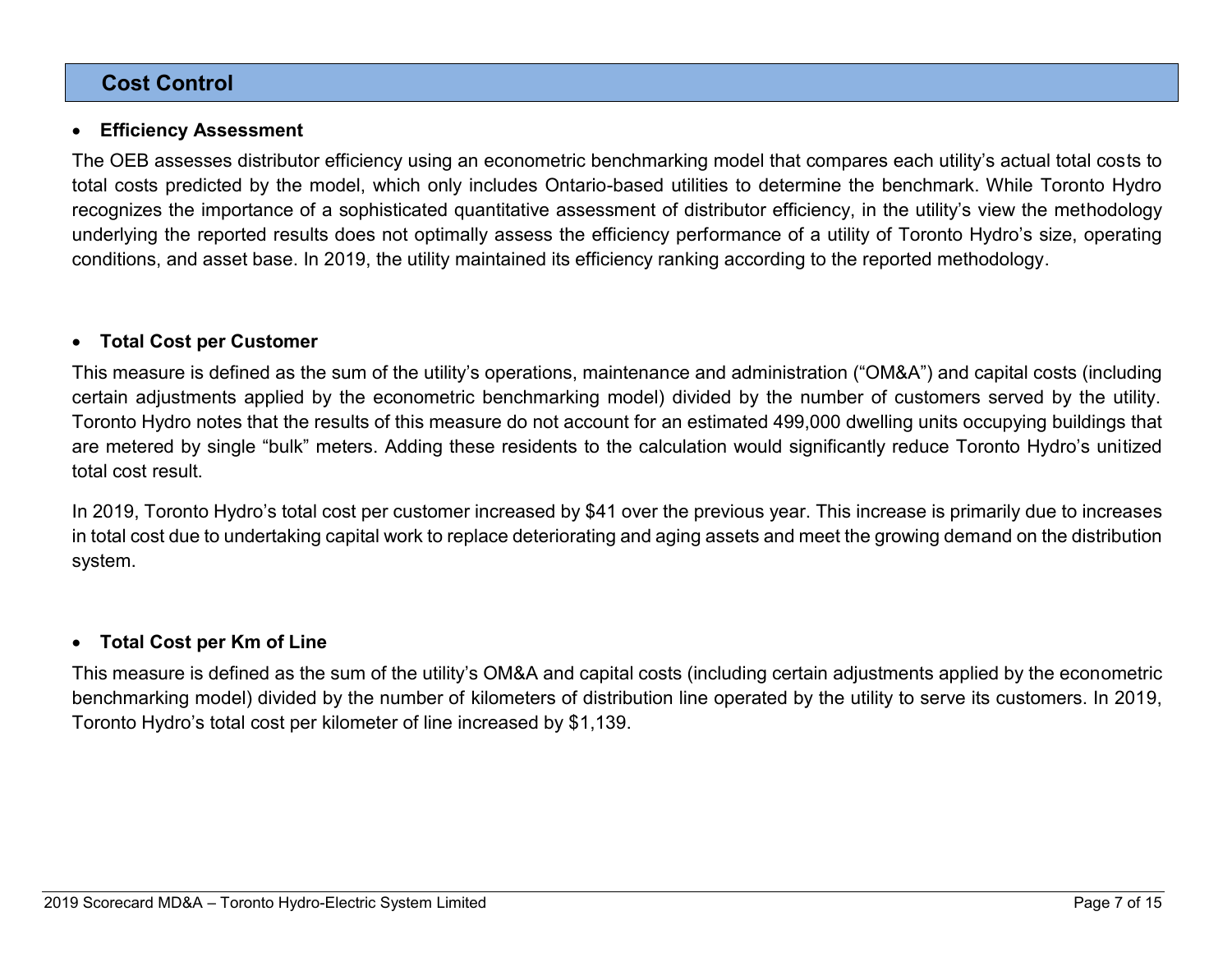### **Conservation & Demand Management**

#### • **Net Cumulative Energy Savings**

Over the past several years, Toronto Hydro has been offering a variety of Conservation and Demand Management programs to residential, small business, commercial, and industrial customers to save energy and lower their bill. Most recently, Toronto Hydro was operating under the Conservation First Framework which began in 2015 and was expected to end in 2020.

On March 21, 2019, the Ministry of Energy, Northern Development and Mines issued directives to the IESO cancelling the 2015-2020 Conservation First Framework and directing the IESO to implement an interim Conservation and Demand Management Framework as of April 1, 2019 to continue until the end of 2020. The interim framework eliminates a number of the energy-efficiency programs and makes the IESO accountable to centrally deliver the remaining energy-efficiency programs on a province-wide basis with a focus on business and industrial programs beginning on April 1, 2019. As a direct result of these changes, there is no longer a mandated Energy Savings target for Local Distribution Companies.

Toronto Hydro's cumulative result for the period 2015-2019 was 1,345 GWh of incremental persistent energy savings compared to the target of 1,556 GWh.

# **Connection of Renewable Generation**

### • **Renewable Generation Connection Impact Assessments Completed on Time**

A Connection Impact Assessment ("CIA") is a detailed technical study that a utility must undertake prior to connecting all new qualifying sources of supply to its electricity network. The study ensures that generators seeking connection can be safely accommodated on the system without causing an adverse impact on system reliability for existing customers.

Effective operational processes allowed Toronto Hydro to maintain the number of CIAs completed on time at 100% in 2019.

### • **New Micro-embedded Generation Facilities Connected on Time**

In 2019, Toronto Hydro successfully connected all 22 new micro-embedded generation facilities within the five business day standard or as otherwise agreed to by the customer and Toronto Hydro. The utility completed 100% of the connections on time, consistently surpassing the industry target of 90% for the seventh consecutive year.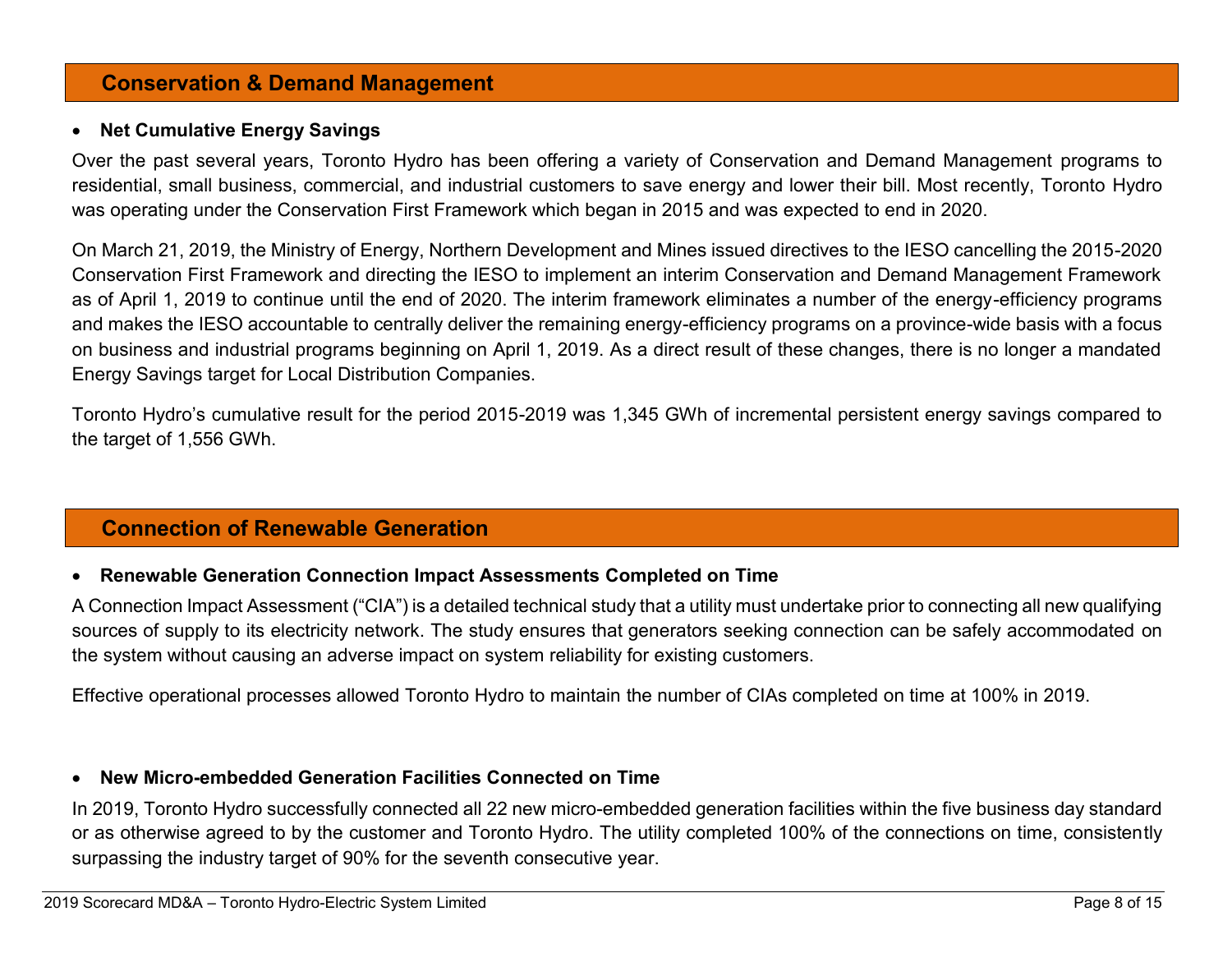### **Financial Ratios**

Toronto Hydro strives to maintain its financial health and viability for the benefit of its customers, shareholder and other stakeholders. Consistent with the OEB's Renewed Regulatory Framework for Electricity ("RRFE"), which places Financial Performance among the four key outcomes for regulated utilities, Financial Strength is among the four corporate pillars underlying Toronto Hydro's strategic vision.

### • **Liquidity: Current Ratio (Current Assets/Current Liabilities)**

Toronto Hydro notes that the OEB's "Liquidity Ratio" is calculated by dividing the sum of a distributor's "Current Assets" by the sum of the distributor's "Current Liabilities" (see the OEB's Scorecard Report). Toronto Hydro's "Current Assets" and "Current Liabilities" are determined in accordance with the requirements of the OEB's RRR and APH, and not by reference to IFRS. As a result, the "Liquidity Ratio" expressed in the Scorecard and this Scorecard MD&A may differ from similarly‐termed financial ratios or information presented in documents that the Corporation is required to file under securities laws and which are available on SEDAR [\(www.sedar.com\)](https://www.sedar.com/DisplayCompanyDocuments.do?lang=EN&issuerNo=00019159).

For analysis of the financial performance of the Corporation, including that of the utility, please refer to its Corporate MD&A available on Toronto Hydro's website ([www.torontohydro.com\)](http://www.torontohydro.com/sites/corporate/InvestorRelations/FinancialReports/Pages/FinancialReports.aspx) and SEDAR [\(www.sedar.com\)](https://www.sedar.com/DisplayCompanyDocuments.do?lang=EN&issuerNo=00019159).

### • **Leverage: Total Debt (includes short-term and long-term debt) to Equity Ratio**

Toronto Hydro notes that the OEB's "Leverage Ratio" is calculated by dividing a distributor's "Total Debt" by the aggregate "Shareholders' Equity" in the distributor (see the OEB's Scorecard Report). Toronto Hydro's "Total Debt" and "Shareholders' Equity" are determined in accordance with the requirements of the OEB's RRR and APH, and not by reference to IFRS. As a result, the "Leverage Ratio" expressed in the Scorecard and this Scorecard MD&A may differ from similarly‐termed financial ratios or information presented in documents that the Corporation is required to file under securities laws and which are available on SEDAR [\(www.sedar.com\)](https://www.sedar.com/DisplayCompanyDocuments.do?lang=EN&issuerNo=00019159).

For analysis of the financial performance of the Corporation, including that of the utility, please refer to its Corporate MD&A available on Toronto Hydro's website ([www.torontohydro.com\)](http://www.torontohydro.com/sites/corporate/InvestorRelations/FinancialReports/Pages/FinancialReports.aspx) and SEDAR [\(www.sedar.com\)](https://www.sedar.com/DisplayCompanyDocuments.do?lang=EN&issuerNo=00019159).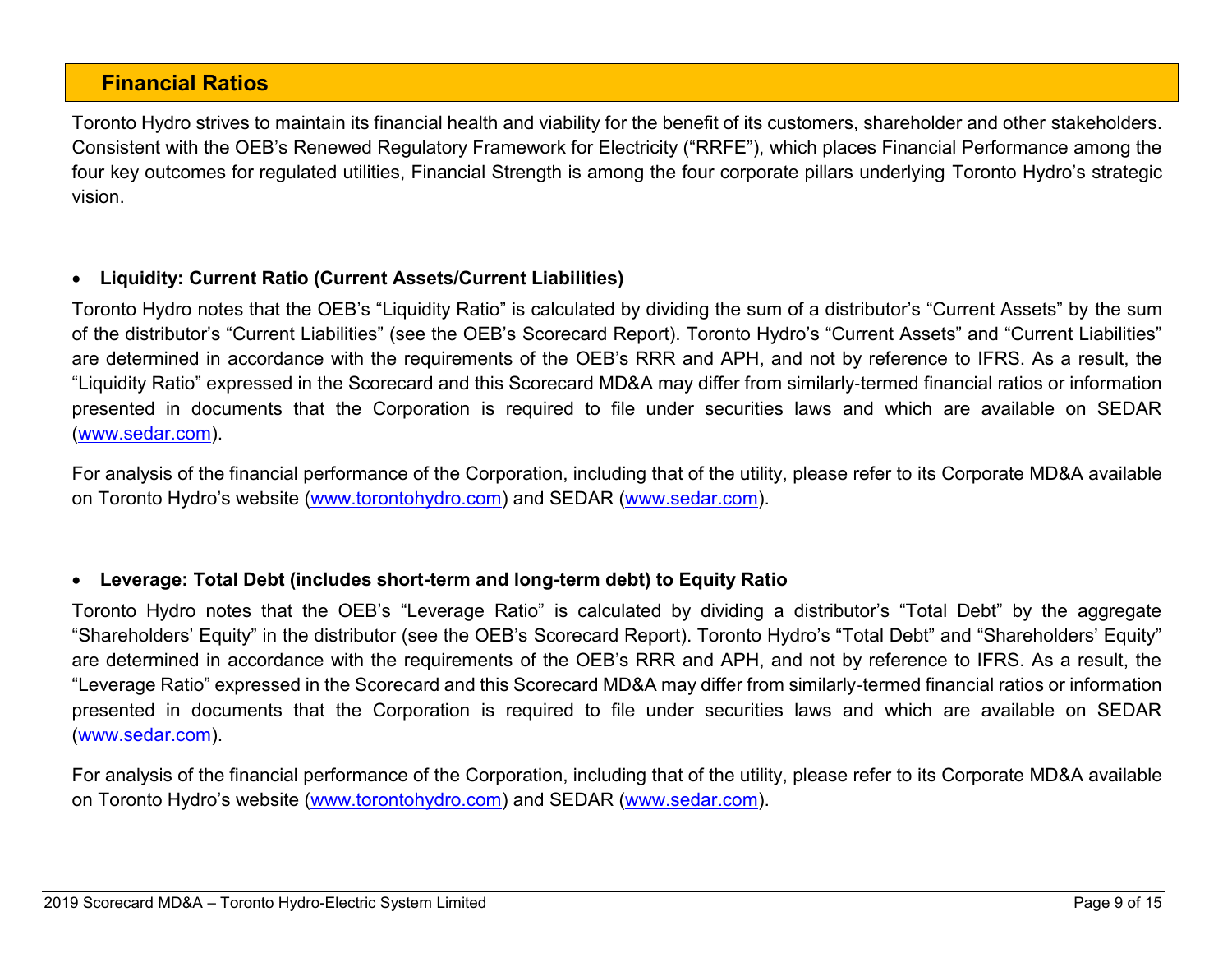### • **Profitability: Regulatory Return on Equity – Deemed (included in rates)**

Toronto Hydro notes that the OEB Documents prescribe the form and manner in which a distributor is required to report on its "Regulatory Return on Equity" ("Regulatory ROE") (see the OEB's Scorecard Report and RRR). The Regulatory ROE is calculated on the same basis that Toronto Hydro uses to establish its "base rates" for a year, which is prescribed by the EDR. The Regulatory ROE is not determined in accordance with IFRS. As such, the Scorecard's "Profitability" performance measures ("Deemed" and "Achieved" Regulatory ROE) may differ from similarly‐termed expressions of profitability and return on equity presented in documents that the Corporation is required to file under securities laws and which are available on SEDAR [\(www.sedar.com\)](https://www.sedar.com/DisplayCompanyDocuments.do?lang=EN&issuerNo=00019159).

For analysis of the financial performance of the Corporation, including that of the utility, please refer to its Corporate MD&A available on Toronto Hydro's website ([www.torontohydro.com\)](http://www.torontohydro.com/sites/corporate/InvestorRelations/FinancialReports/Pages/FinancialReports.aspx) and SEDAR [\(www.sedar.com\)](https://www.sedar.com/DisplayCompanyDocuments.do?lang=EN&issuerNo=00019159).

### • **Profitability: Regulatory Return on Equity – Achieved**

Toronto Hydro notes that the OEB Documents prescribe the form and manner in which a distributor is required to report on its "Regulatory Return on Equity" ("Regulatory ROE") (see the OEB's Scorecard Report and RRR). The Regulatory ROE is calculated on the same basis that Toronto Hydro uses to establish its "base rates" for a year, which is prescribed by the EDR. The Regulatory ROE is not determined in accordance with IFRS. As such, the Scorecard's "Profitability" performance measures ("Deemed" and "Achieved" Regulatory ROE) may differ from similarly‐termed expressions of profitability and return on equity presented in documents that the Corporation is required to file under securities laws and which are available on SEDAR [\(www.sedar.com\)](https://www.sedar.com/DisplayCompanyDocuments.do?lang=EN&issuerNo=00019159).

For analysis of the financial performance of the Corporation, including that of the utility, please refer to its Corporate MD&A available on Toronto Hydro's website [\(www.torontohydro.com\)](http://www.torontohydro.com/sites/corporate/InvestorRelations/FinancialReports/Pages/FinancialReports.aspx) and SEDAR [\(www.sedar.com\)](https://www.sedar.com/DisplayCompanyDocuments.do?lang=EN&issuerNo=00019159).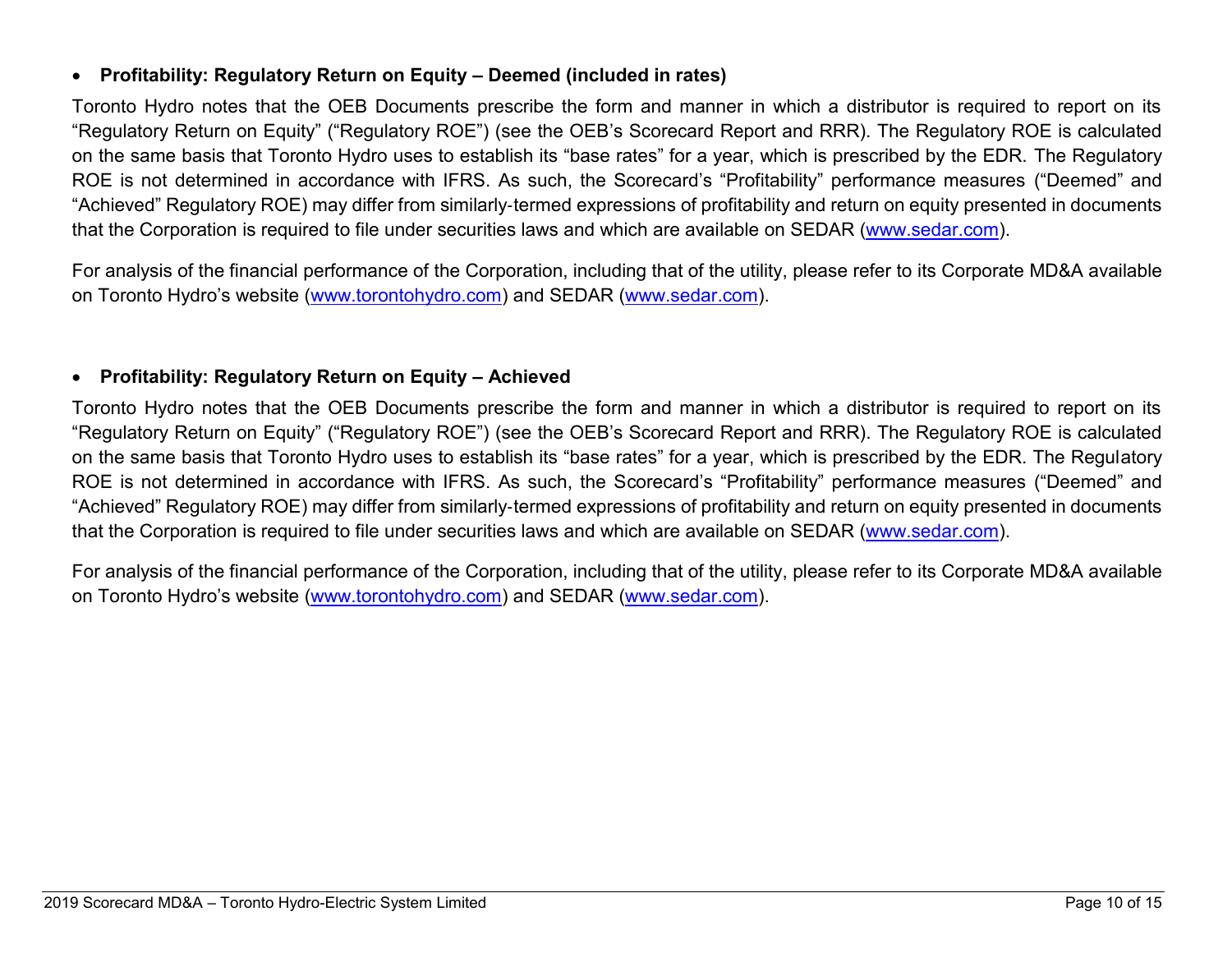# **Appendix A – CIR Scorecard**

| <b>Performance Categories &amp; Measures</b>                                        | $2015^a$                     | 2016 <sup>a</sup> | $2017^a$ | 2018 <sup>a</sup> | 2019 <sup>a</sup> |  |  |  |
|-------------------------------------------------------------------------------------|------------------------------|-------------------|----------|-------------------|-------------------|--|--|--|
| <b>Customer-Oriented Performance Measures</b>                                       |                              |                   |          |                   |                   |  |  |  |
| System Average Interruption Duration Index ("SAIDI") - (hours)                      | 0.99                         | 0.91              | 0.91     | 0.81              | 0.73              |  |  |  |
| System Average Interruption Frequency Index ("SAIFI") - (# of<br>times)             | 1.31                         | 1.28              | 1.18     | 1.14              | 1.09              |  |  |  |
| Customer Average Interruption Duration Index ("CAIDI") - (hours)                    | 0.76                         | 0.71              | 0.77     | 0.71              | 0.67              |  |  |  |
| Feeders Experiencing 7 or More Sustained Interruptions ("FESI") -<br>(# of feeders) | 23                           | 25                | 12       | 17                | $\overline{7}$    |  |  |  |
| Momentary Average Interruption Frequency Index ("MAIFI") - (# of<br>times)          | 2.72                         | 2.64              | 2.52     | 2.78              | 2.85              |  |  |  |
| <b>Plan Efficiency and Effectiveness Measures</b>                                   |                              |                   |          |                   |                   |  |  |  |
| Distribution System Plan Implementation Progress - (%)                              | 100                          | 101               | 99       | 95                | 105               |  |  |  |
| Planning Efficiency: Engineering and Support Costs - (%)                            | 8                            | 9                 | 9        | 9                 | 10                |  |  |  |
| Supply Chain Efficiency: Materials Handling On Cost - (%)                           |                              | 11                | 10       | 10                | 11                |  |  |  |
| Construction Efficiency: Internal versus Contractor Cost - (%)                      | See CIR Scorecard Discussion |                   |          |                   |                   |  |  |  |
| Construction Efficiency: Asset Assembly Project Progress -<br>(progress report)     | See CIR Scorecard Discussion |                   |          |                   |                   |  |  |  |
| <b>Asset and System Operation Performance Measures</b>                              |                              |                   |          |                   |                   |  |  |  |
| Outages Caused by Defective Equipment - (# of outages)                              | 572                          | 519               | 484      | 441               | 330               |  |  |  |
| Stations Connection Capacity Availability - (# of stations)                         | $\mathbf{0}$                 | 1                 | 1        | 2                 | 1                 |  |  |  |

a. Periods related to Toronto Hydro's 2015-2019 OEB-approved CIR Application.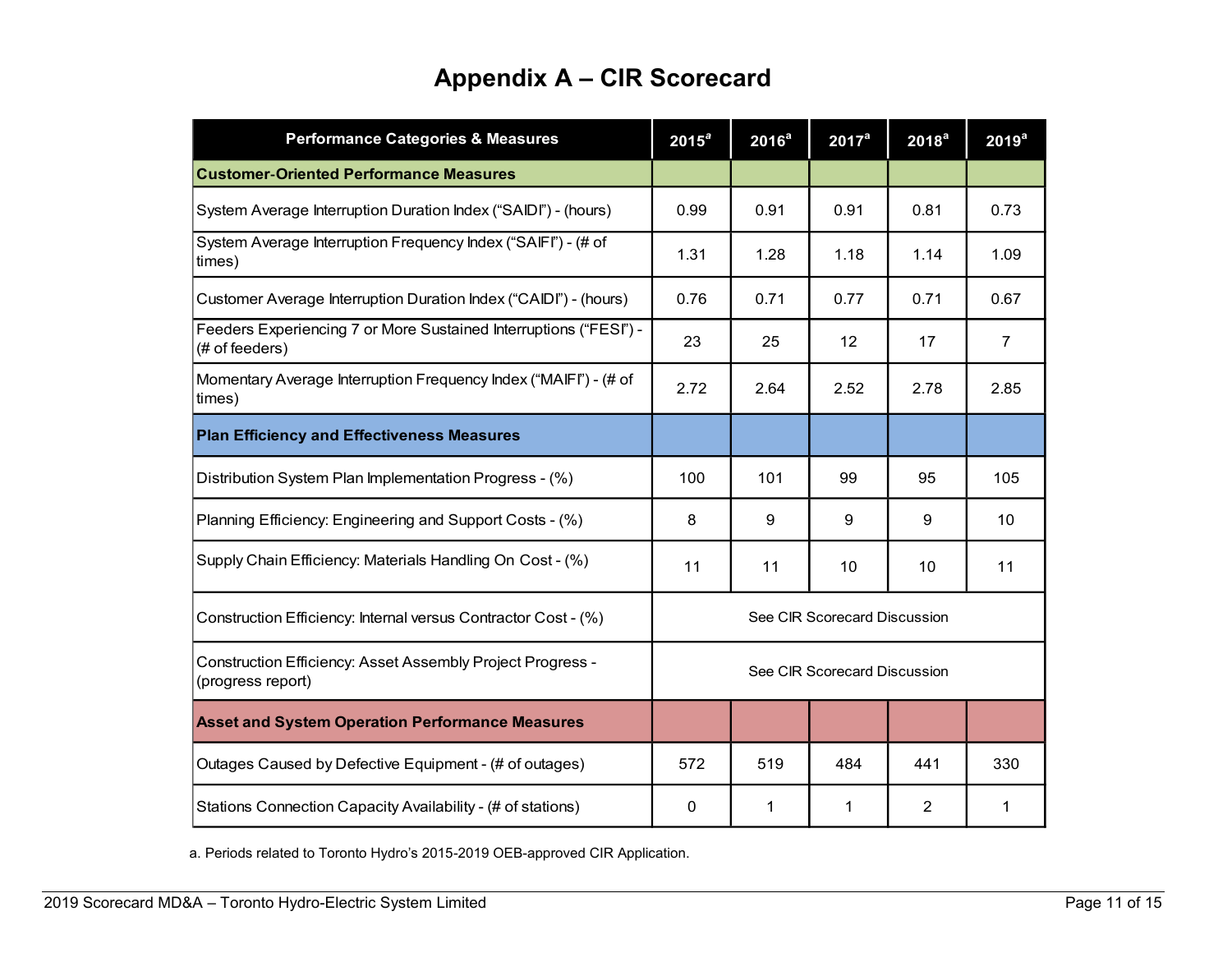#### **Customer**‐**Oriented Performance Measures**

• **System Average Interruption Duration Index ("SAIDI"), System Average Interruption Frequency Index ("SAIFI"), and Customer Average Interruption Frequency Index ("CAIDI")**

These reliability measures are common measures of customer experience and represent average interruption performance across the system: (i) duration (SAIDI, represented in hours); (ii) frequency (SAIFI, represented by the number of times) experienced across the utility's distribution system; and (iii) duration experienced by an average utility customer that has been interrupted (CAIDI, represented in hours). Consistent with the manner of presentation in the OEB-approved CIR Application, Toronto Hydro's reliability measures are presented excluding contributions from items which are largely uncontrollable and unpreventable by the utility.

In 2019, Toronto Hydro's system delivered electricity to customers when they needed it 99.99% of the time. The utility's performance for both SAIDI and SAIFI improved over the previous year, continuing the overall reliability improvements exhibited in recent years. The year-over-year improvements were primarily due to decreased contributions from defective equipment.

Toronto Hydro's sustained reliability improvements are attributed to the utility's focused investment on its distribution system. This investment has mitigated risks associated with aging and defective equipment and has made the system more resilient to adverse weather and environmental conditions. As part of its system planning and asset management activities, Toronto Hydro diligently assesses the condition of its electric distribution assets, plans and executes appropriate maintenance and investment programs and regularly monitors its system in order to provide a high level of service reliability to its customers.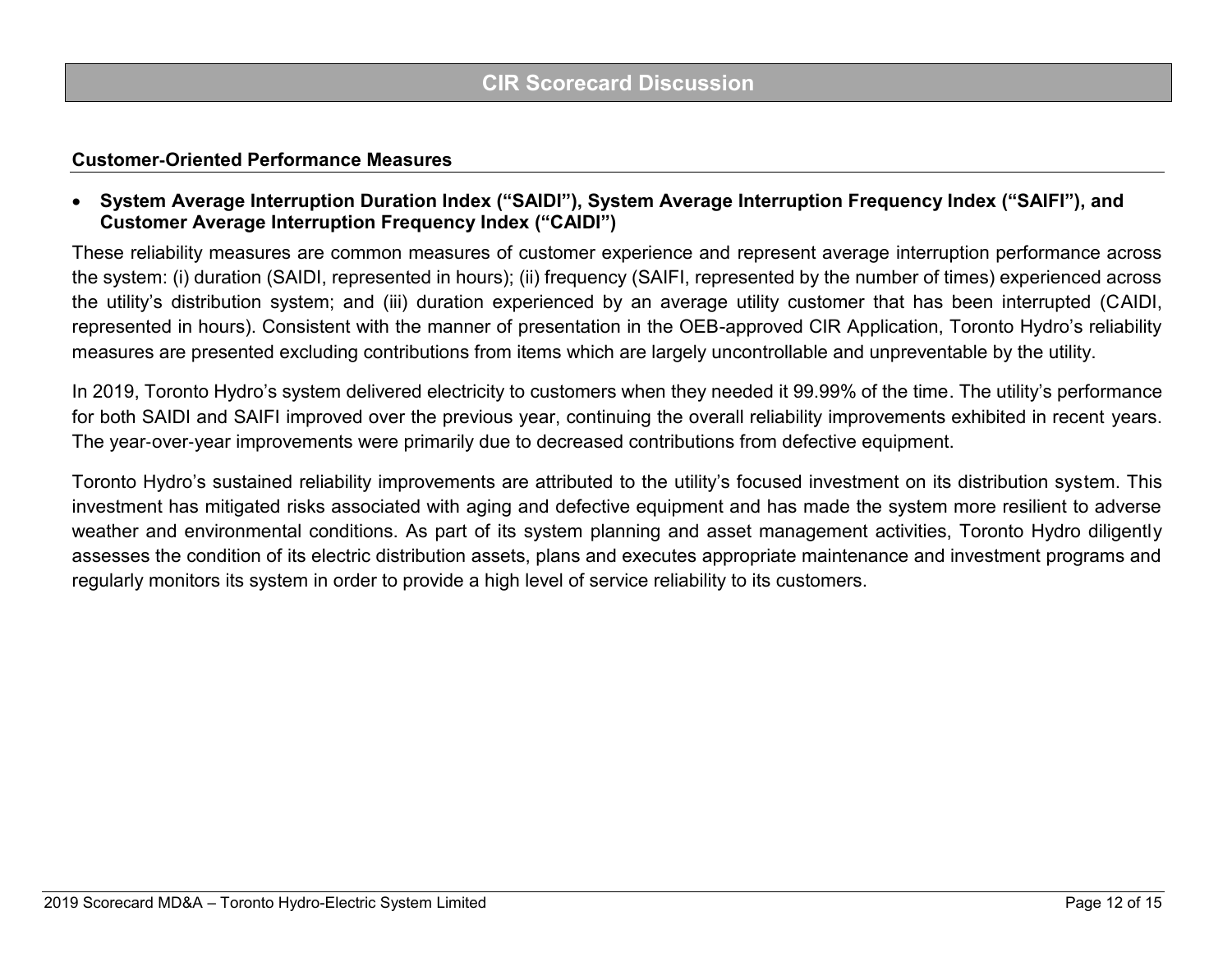### • **Feeders Experiencing Seven or More Sustained Interruptions ("FESI")**

FESI measures the number of feeders on Toronto Hydro's system that experienced seven or more interruptions exceeding one minute within a 12-month period. This measure provides the utility with insight into the number of customers experiencing especially poor service reliability.

In 2019, 7 feeders reached or exceeded the threshold of seven sustained interruptions, which is the best result of the last five years and a continuation of recent improvements. The favorable trend in FESI reflects the effectiveness of Toronto Hydro's approach to asset management, including the planning, prioritization, and execution of system investment and maintenance programs like the Worst Performing Feeder program.

### • **Momentary Average Interruption Frequency Index ("MAIFI")**

MAIFI measures the frequency of momentary outages (i.e. those less than one minute) and excludes contributions from extraordinary occurrences out of the utility's control that cause significant disruptions to its distribution system (such as major weather-related events). Toronto Hydro has limitation providing accurate measurement of MAIFI because of the presence of a 4-kilovolt legacy system.

For 2019, the MAIFI result was 2.85. This result represents an increase from the prior years, which is due to an increase in unknown events (which typically includes events caused by weather, tree contacts and animal contacts).

### **Plan Efficiency and Effectiveness Measures**

### • **Distribution System Plan Implementation Progress**

This measure reflects the effectiveness of the utility in implementing its DSP by tracking the ratio of actual capital to approved capital for each reporting year. For 2019, the DSP implementation progress was 105%. Overall, the five-year DSP Implementation from 2015- 2019 on an aggregate basis is 100%.

Toronto Hydro has hundreds of individual capital projects each year, and the selection and timing of those projects varies with dynamic customer and system needs, as well as weather, field conditions, permitting, site access, third party co-ordination, and other factors. A regular part of Toronto Hydro's operation is rebalancing the mix and timing of capital projects to adjust for these factors.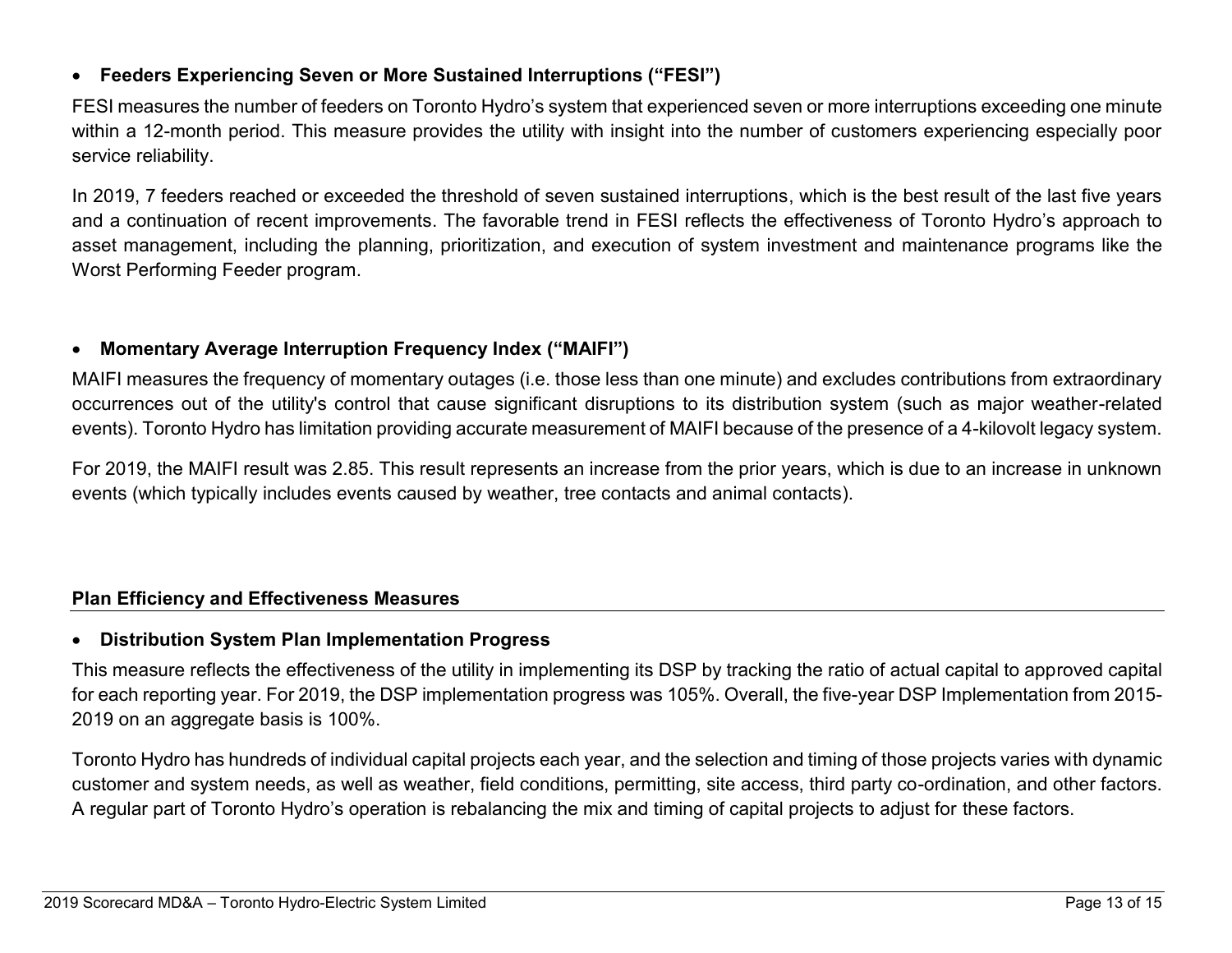### • **Planning Efficiency: Engineering and Support Costs**

This measure is a ratio of the annual capitalized labour for distribution plant activities (that is, excluding those related to the utility's general plant), over the total annual capital expenditures associated with the distribution plant. The measure is reportable on a five‐ year rolling average basis.

The 2015‐2019 rolling average is 10%. Toronto Hydro notes that the annual results will fluctuate based on the type of capital programs and other factors related to the utility's annual work program.

### • **Supply Chain Efficiency: Materials Handling On**‐**Cost**

This measure represents the rate of eligible annual supply chain and warehousing costs, over the annual cost of materials processed through Toronto Hydro's warehouse in a given year.

In 2019, the rate was 11%, compared to 10% for the comparable period of 2018.

### • **Construction Efficiency: Internal versus Contractor Cost**

In keeping with the confidential treatment of this item during the CIR Application, owing to its commercially sensitive nature, Toronto Hydro reported on this measure in a confidential filing in its Custom Incentive Rate-setting application (EB‐2018‐0165).

### • **Construction Efficiency: Asset Assembly Project Progress**

This annual progress report addresses the status of Toronto Hydro's framework for standardizing the estimation, management and reporting of construction work progress by the utility's internal crews.

In 2019, Toronto Hydro continued to implement the more granular data collection and analysis component of the asset assembly process. This followed Toronto Hydro's migration and implementation of its Asset Assembly Units within its new enterprise software system in 2018. Toronto Hydro uses asset assembly units to estimate costs for projects carried-out by internal labour resources. The migration to the new system has required revisions to the asset assembly process. These revisions were ongoing in 2019 and the collection of data over time will enable Toronto Hydro to develop sufficient baselines for enhanced productivity analysis.